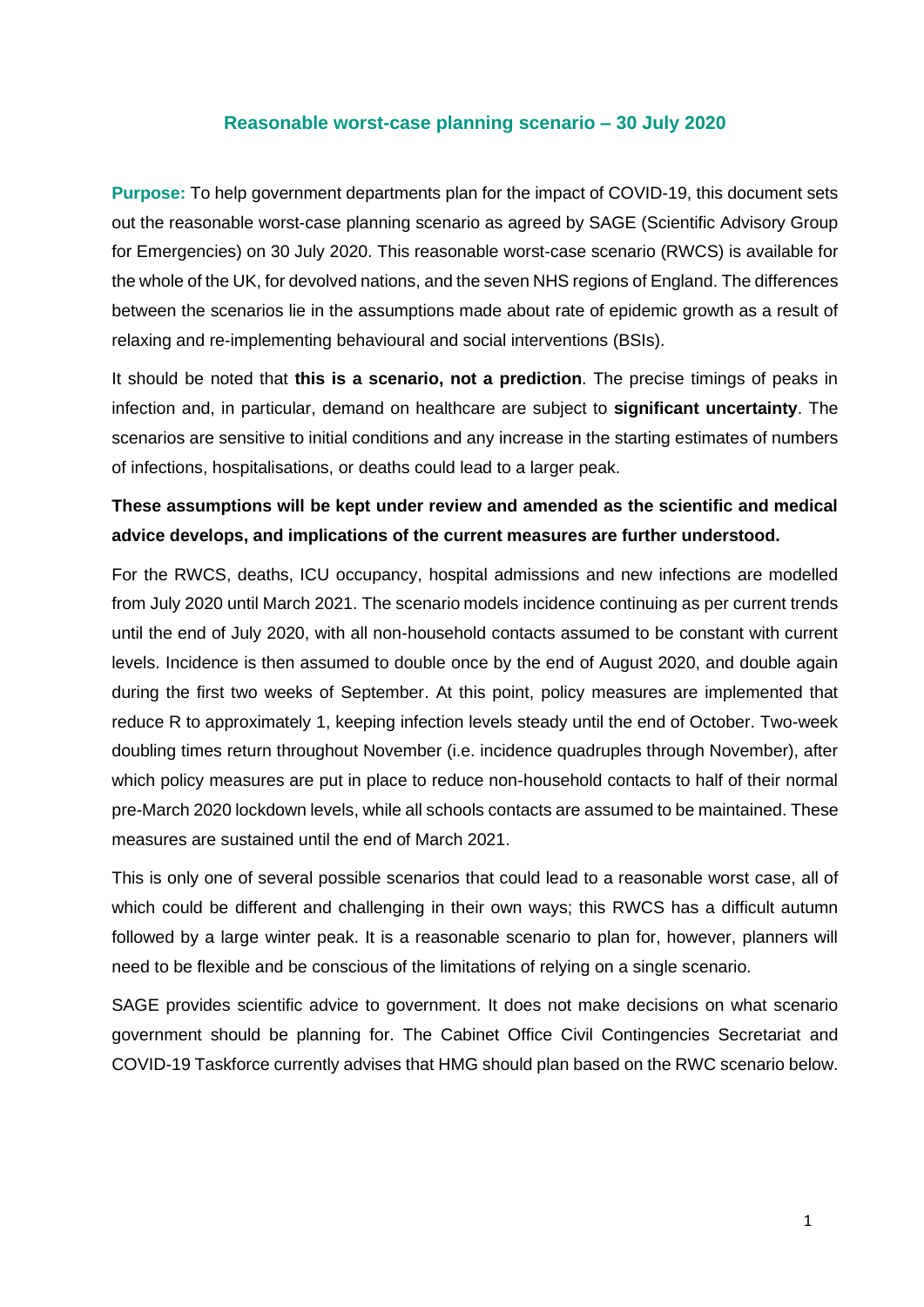#### **RWCS Assumptions**

The RWCS is based on a mitigated second wave of the epidemic, however the changes in the rate of growth of the disease from July to November have been modelled based on incidence doubling times, following which, policy-neutral measures are implemented that lead to a reduction in non-household contacts. This profile of increasing incidence to the end of November 2020, was agreed by SPI-M-O co-chair in collaboration with SAGE and Cabinet Office Civil Contingencies Secretariat and COVID-19 Taskforce. No specific assumptions as to what these measures may be were made.

The model makes a variety of assumptions including:

- Mortality in hospitalised COVID-19 patients treated with dexamethasone is reduced by 17%, based on data from the RECOVERY study.
- Case isolation, household quarantine and contact tracing were assumed to reduce transmission outside of the households by 40%.
- Immunity acquired at any point is maintained over the course of the scenario.

The RWCS model explicitly estimates incidence and subsequent metrics based on the community and hospital transmission. From the first wave of the epidemic, it is known that care homes accounted for a significant proportion of deaths, and their effect needs to be considered in this revised reasonable worst-case scenario as far as practicable. A different model suggests that the division between deaths in care homes and hospitals accounted for approximately a one third to two thirds split respectively during the first wave of the UK epidemic; this model now estimates that, in a second wave, the split would likely be one fifth to four fifths. This means a 25% uplift in incidence has been applied to the RWCS output, in order to represent care homes as far as possible. 25% has been chosen as lower incidence in care homes is anticipated than that seen in the first wave due to a smaller susceptible population and improved mitigations but more pessimistic than those estimated in this other model.

**NOTE:** This modelling has been performed at the UK, nation and NHS England region level and does not necessarily reflect the variability that might be observed at a more local level. Care must be taken when applying this scenario and its data to smaller geographies as **there will be significantly more variability at more local scales**.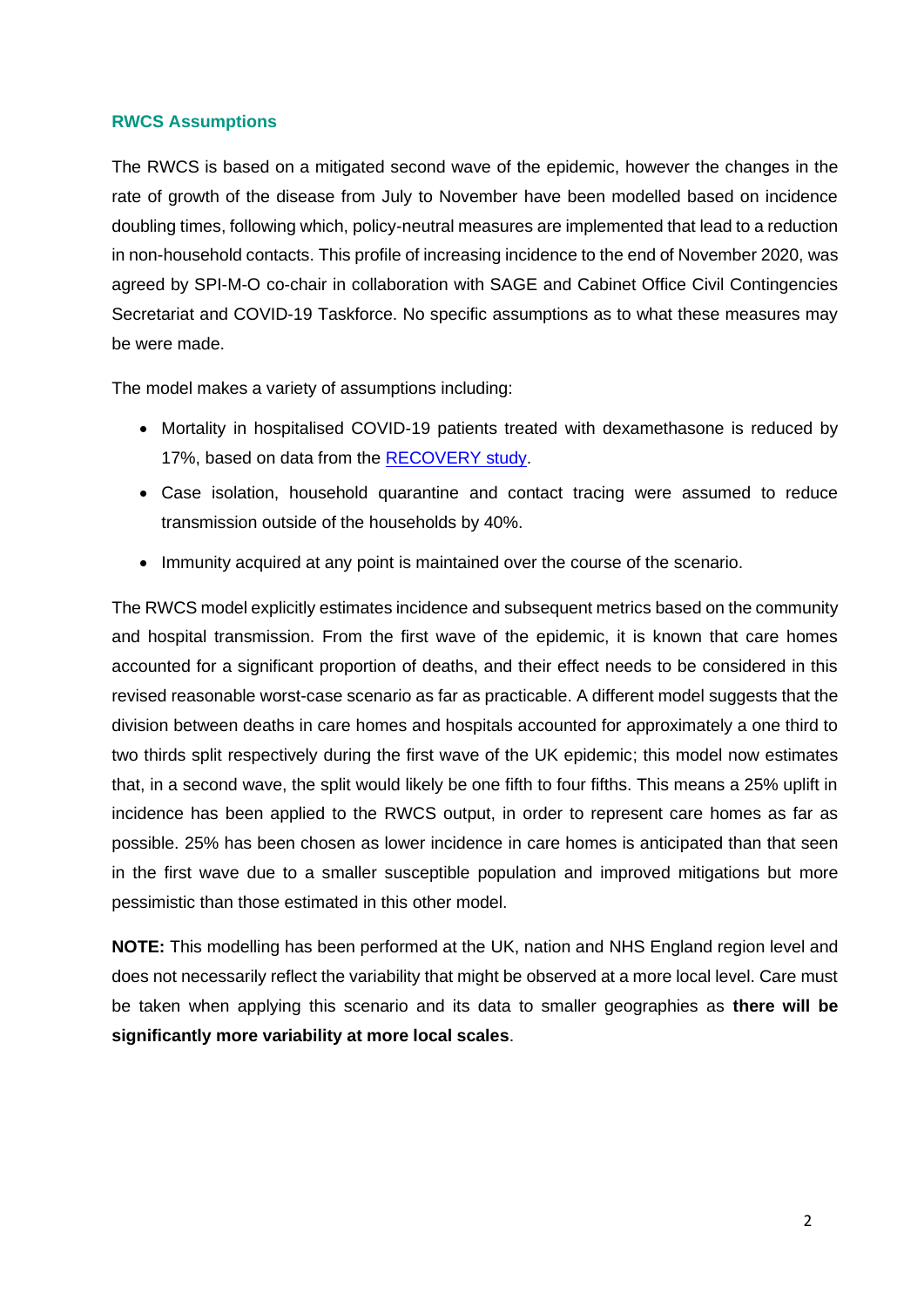### **SAGE RWCS planning assumptions – 30 July 2020**

The data in tables 1, 2, and 3 provided information that underpins the model that has been chosen by SPI-M and SAGE to provide the RWCS. This model makes various assumptions based on the data available about the how long it takes to progress from one stage of time in hospital e.g. ICU admission to another e.g. discharge, including how this differs by age groups. Table 4 provides headline data for the key metrics (deaths, hospital admissions, peak ICU bed occupancy) across the time frame of the RWCS.

|  | Table 1: Severity estimates for stages of COVID-191 |  |
|--|-----------------------------------------------------|--|
|--|-----------------------------------------------------|--|

| <b>Risk</b>                                                   | <b>Proportion (range)</b> |
|---------------------------------------------------------------|---------------------------|
| Proportion of infections which have symptoms                  | 66%                       |
| Infected people hospitalised                                  | $2.4\%$ (0.0% – 8.9%)     |
| Hospitalised (non-ICU) patients transferring to ICU (HDU/ITU) | $20.5\%$ (1.5% – 35.2%)   |
| All hospitalised patients dying                               | $23.3\%$ (1.2% – 43.3%)   |
| Overall infection fatality rate                               | $0.7\%$ (0.0% $-$ 9.7%)   |

Table 1: Corrected values (changes shown in italics) Hospitalised (non-ICU) patients transferring to ICU (HDU/ITU):  $20.6\%$  (1.5% – 35.2%)<br>All hospitalised patients dying:  $22.9\%$  (1.2% – 43.3%) All hospitalised patients dying: *22.9%* (1.2% – 43.3%)<br>Overall infection fatality rate: *0.8%* (0.0% – 9.6%) **Overall infection fatality rate:** 

<sup>&</sup>lt;sup>1</sup> Footnote added for release: Following discussion of these papers at SAGE 49, a technical error was identified, affecting a small number of values in the summary tables. The correct values are given below. Please note that this error only affected these summary tables, and not the underlying model outputs used by the Cabinet Office Civil Contingencies Secretariat and circulated to central and local planners.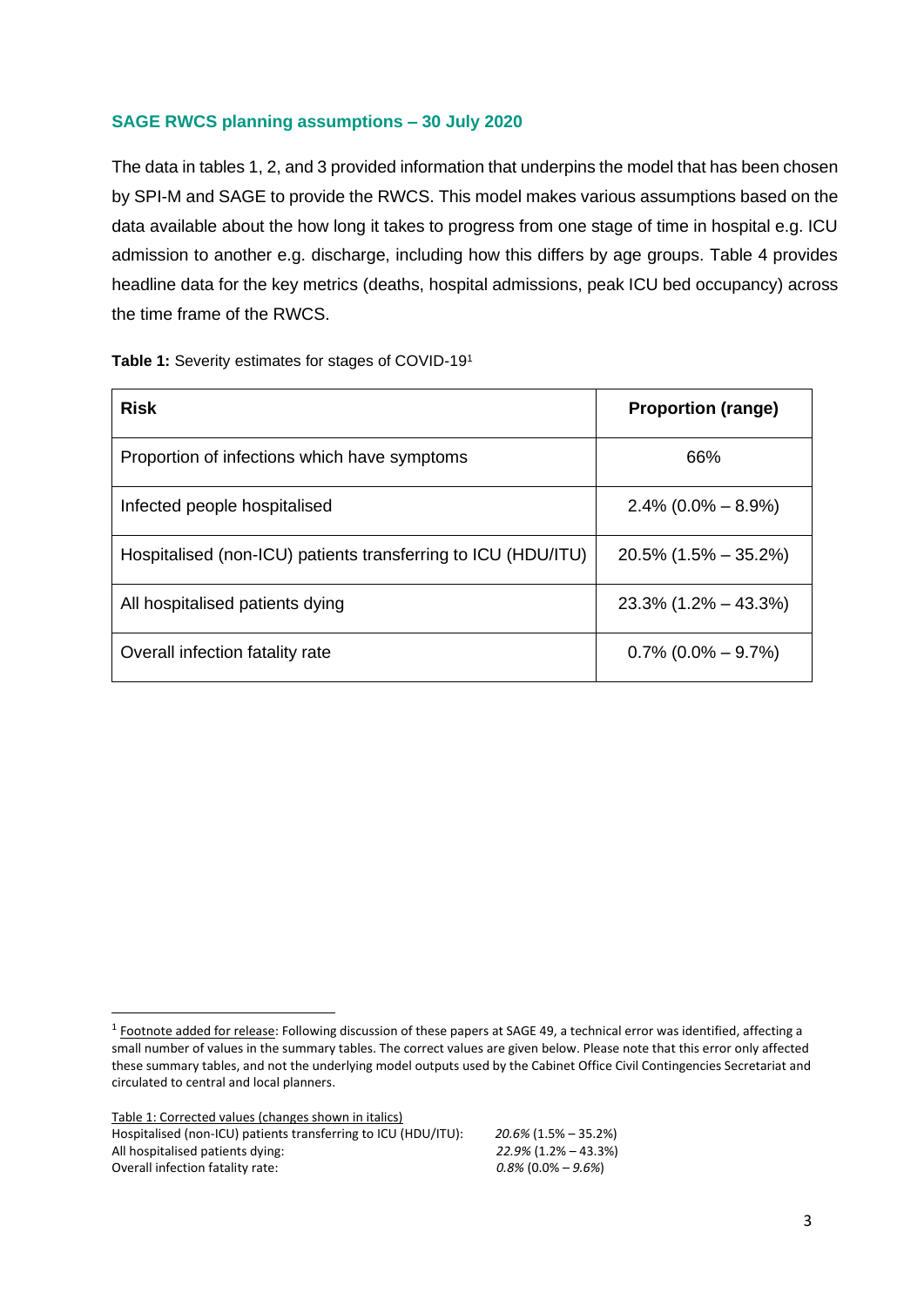#### Table 2: Average length of stay for COVID-19 hospitalisation phases<sup>2</sup>

| <b>Period</b>                                                                                      | Mean length of stay in<br>days (range) |
|----------------------------------------------------------------------------------------------------|----------------------------------------|
| Hospital (non-ICU) admission to transfer to ICU (HDU/ITU)                                          | 2.0                                    |
| Hospital (non-ICU) admission to death or discharge<br>without an ICU (HDU/ITU) admission           | $8.7(7.9 - 9.2)$                       |
| ICU (HDU/ITU) stay                                                                                 | $10.6(8.9 - 12.1)$                     |
| Hospital (non-ICU) admission to death or discharge with<br>an ICU (HDU/ITU) admission <sup>†</sup> | $19.0(17.3 - 20.5)$                    |

† Includes step-down care in hospital (non-ICU) following ICU stay but prior to discharge of 6.4 days.

Table 2: Corrected values (changes shown in italics) ICU (HDU/ITU) stay: *10.7* (8.9 – 12.1) Hospital (non-ICU) admission to death or discharge with an ICU (HDU/ITU) admission: *19.1* (17.3 – 20.5)

<sup>&</sup>lt;sup>2</sup> Footnote added for release: Following discussion of these papers at SAGE 49, a technical error was identified, affecting a small number of values in the summary tables. The correct values are given below. Please note that this error only affected these summary tables, and not the underlying model outputs used by the Cabinet Office Civil Contingencies Secretariat and circulated to central and local planners.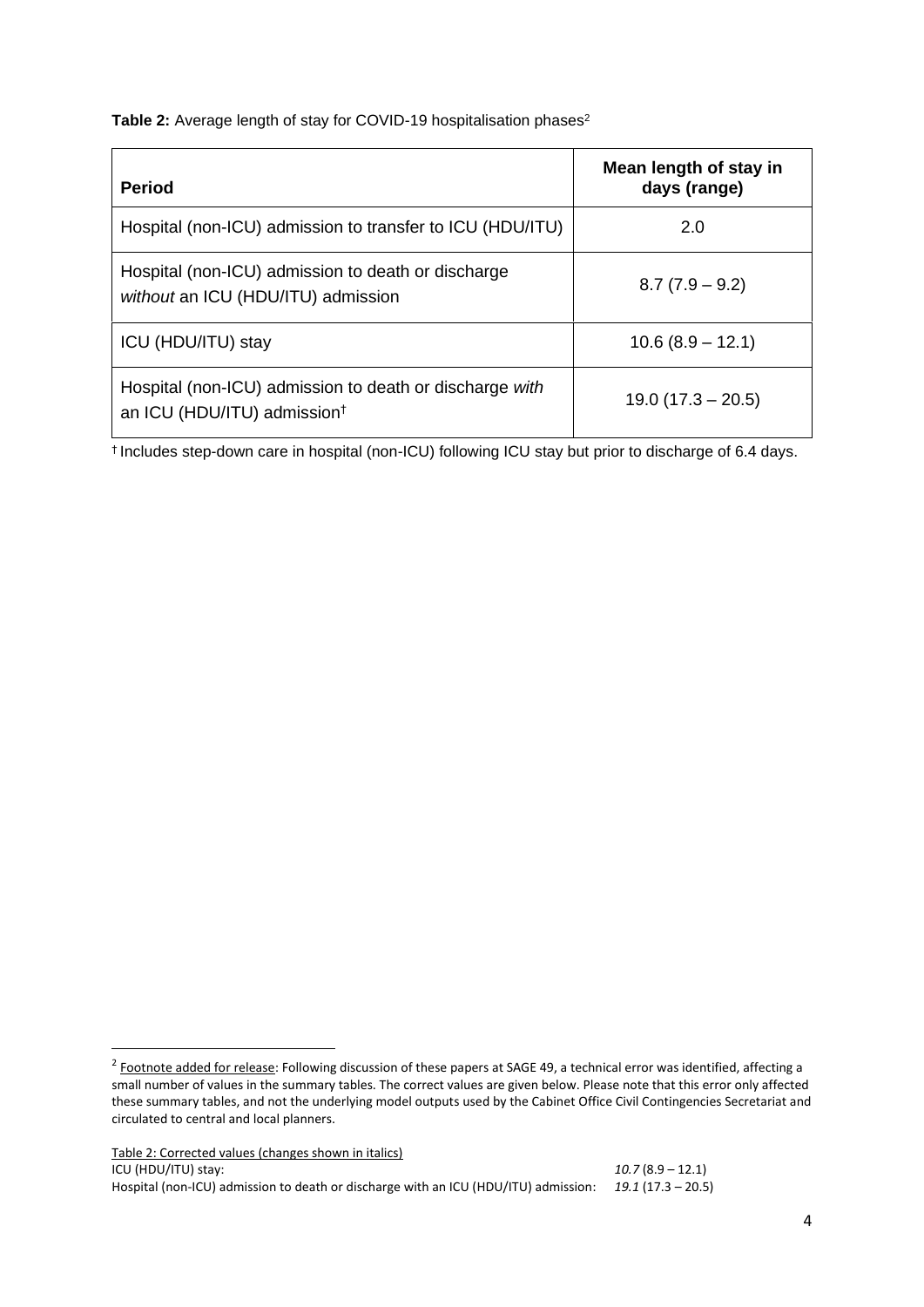| <b>Age band</b> | <b>Proportion of</b><br>infected people who<br>are hospitalised | <b>Proportion of</b><br>hospitalised cases<br>in need of ICU | <b>Proportion of</b><br>infected people<br>who die | <b>Proportion of</b><br>hospitalised<br>cases who die |
|-----------------|-----------------------------------------------------------------|--------------------------------------------------------------|----------------------------------------------------|-------------------------------------------------------|
| $0$ to $4$      | 0.1%                                                            | 6.0%                                                         | 0.0%                                               | 1.2%                                                  |
| 5 to 9          | 0.0%                                                            | 5.5%                                                         | 0.0%                                               | 1.3%                                                  |
| 10 to 14        | 0.1%                                                            | 5.2%                                                         | 0.0%                                               | 1.3%                                                  |
| 15 to 19        | 0.2%                                                            | 5.3%                                                         | 0.0%                                               | 1.4%                                                  |
| 20 to 24        | 0.4%                                                            | 5.9%                                                         | 0.0%                                               | 1.6%                                                  |
| 25 to 29        | 0.8%                                                            | 7.3%                                                         | 0.0%                                               | 2.0%                                                  |
| 30 to 34        | 1.3%                                                            | 10.1%                                                        | 0.0%                                               | 2.7%                                                  |
| 35 to 39        | 1.8%                                                            | 15.3%                                                        | 0.1%                                               | 4.1%                                                  |
| 40 to 44        | 2.2%                                                            | 22.4%                                                        | 0.1%                                               | 6.5%                                                  |
| 45 to 49        | 2.9%                                                            | 29.2%                                                        | 0.3%                                               | 10.0%                                                 |
| 50 to 54        | 4.2%                                                            | 33.9%                                                        | 0.7%                                               | 14.5%                                                 |
| 55 to 59        | 5.0%                                                            | 35.2%                                                        | 1.1%                                               | 20.1%                                                 |
| 60 to 64        | 6.6%                                                            | 32.1%                                                        | 2.1%                                               | 26.0%                                                 |
| 65 to 69        | 7.1%                                                            | 24.4%                                                        | 2.9%                                               | 31.3%                                                 |
| 70 to 74        | 8.0%                                                            | 14.2%                                                        | 4.0%                                               | 35.6%                                                 |
| 75 to 79        | 8.9%                                                            | 6.6%                                                         | 5.3%                                               | 39.2%                                                 |
| $80+$           | 8.2%                                                            | 1.5%                                                         | 6.0%                                               | 43.3%                                                 |
| CH worker       | 3.1%                                                            | 22.1%                                                        | 0.3%                                               | 8.3%                                                  |
| CH resident     | 8.5%                                                            | 1.5%                                                         | 9.7%                                               | 43.3%                                                 |
| Average         | 2.4%                                                            | 20.5%                                                        | 0.7%                                               | 23.3%                                                 |

**Table 3**: Severity parameters by five-year age group for the RWCS model<sup>3</sup>

Table 3: Corrected values (changes shown in italics)

| Age band    | Proportion of       | Proportion of         | Proportion of       | Proportion of      |  |
|-------------|---------------------|-----------------------|---------------------|--------------------|--|
|             | infected people who | hospitalised cases in | infected people who | hospitalised cases |  |
|             | are hospitalised    | need of ICU           | die                 | who die            |  |
| CH resident | 8.4%                | 1.5%                  | 9.6%                | 43.3%              |  |
| Average     | 2.4%                | 20.6%                 | 0.8%                | 22.9%              |  |

<sup>&</sup>lt;sup>3</sup> Footnote added for release: Following discussion of these papers at SAGE 49, a technical error was identified, affecting a small number of values in the summary tables. The correct values are given below. Please note that this error only affected these summary tables, and not the underlying model outputs used by the Cabinet Office Civil Contingencies Secretariat and circulated to central and local planners.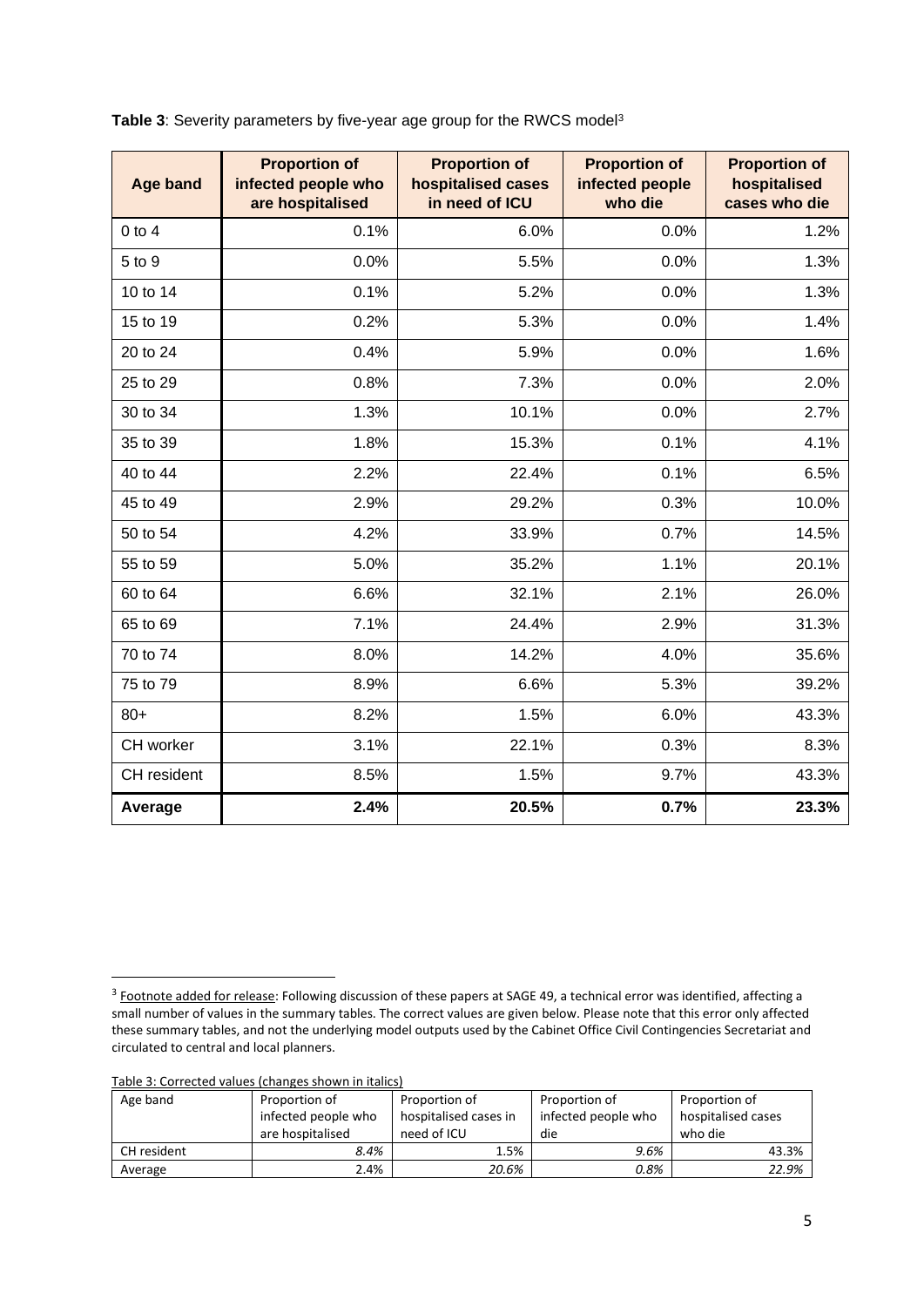**Table 4:** Key RWCS headline data based on epidemiological modelling, to support HMG planning decisions.

| <b>Number of direct COVID-19 deaths</b>                                                                                                                                                                                                  | 85,000 (to the nearest 1,000, 1 <sup>st</sup> July 2020 to<br>31 <sup>st</sup> March 2021)                    |  |  |  |
|------------------------------------------------------------------------------------------------------------------------------------------------------------------------------------------------------------------------------------------|---------------------------------------------------------------------------------------------------------------|--|--|--|
| This is the number of <b>confirmed</b> COVID-19<br>deaths for hospitals and the community, with a<br>25% uplift to reflect care home deaths.<br>It does not include deaths which are not<br>captured in headline data, additional COVID- | Daily direct covid-19 deaths over 500 for at<br>least 90 days (Peak 800 - nearest 100, late<br>February 2021) |  |  |  |
| 19 deaths that could occur due to lack of NHS<br>capacity, or other excess deaths                                                                                                                                                        | The peak weeks are from early-January<br>2021 and continues past the end of the<br>scenario on 31 March 2021  |  |  |  |
| Number of cases requiring<br>hospitalisation                                                                                                                                                                                             | 356,000 (nearest 1,000, 1 <sup>st</sup> July 2020 to 31 <sup>st</sup><br>March 2021)                          |  |  |  |
| Peak daily hospital (non-ICU) occupancy                                                                                                                                                                                                  | 25,000 (nearest 1,000, late February 2021)                                                                    |  |  |  |
| <b>Peak daily ICU occupancy</b>                                                                                                                                                                                                          | 6,000 (nearest 1,000, early March 2021)                                                                       |  |  |  |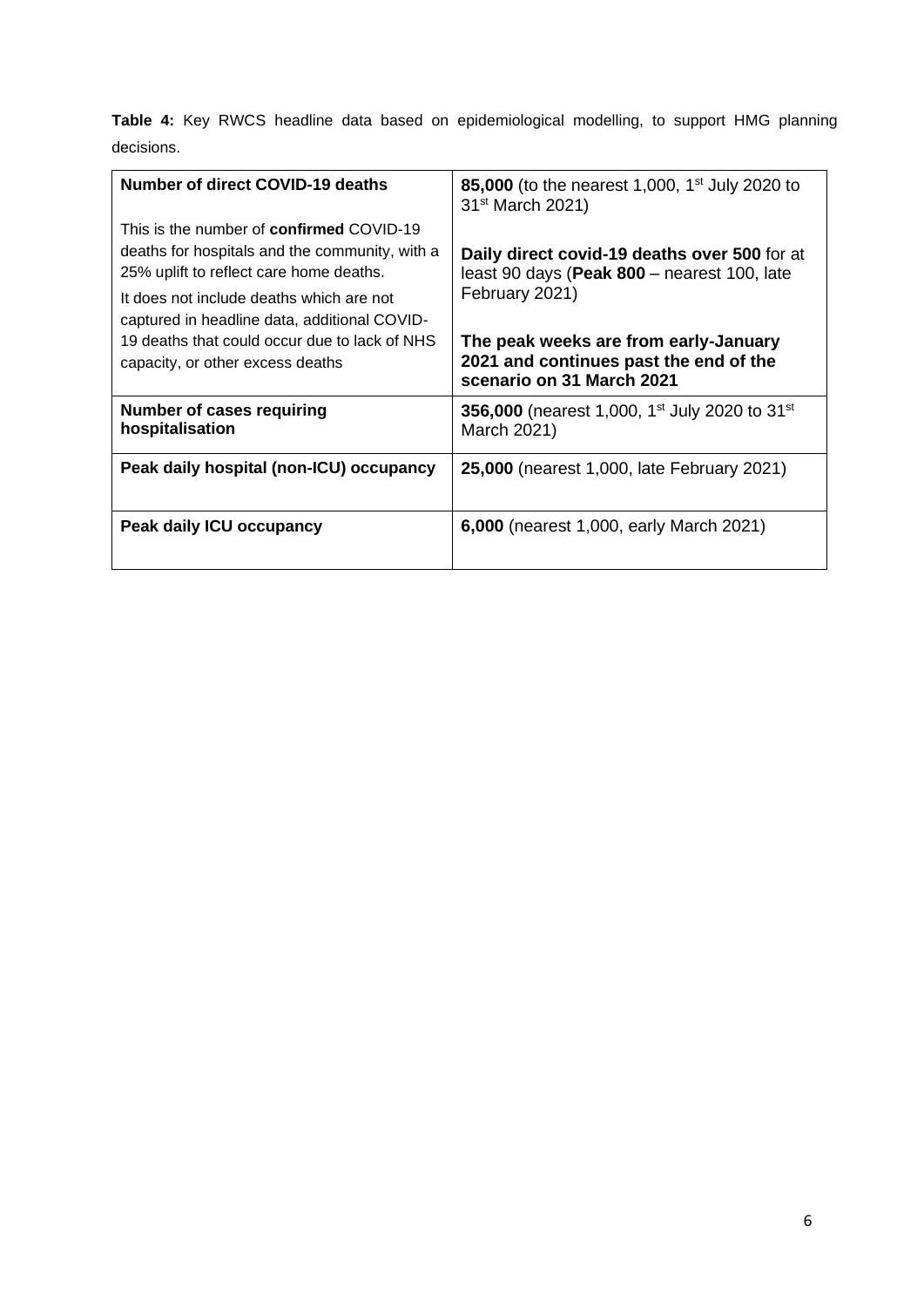### **RWCS data for the nations and regions**

Regional and devolved nation breakdowns are available for the RWCS. This scenario, however, was designed to consider the whole UK. As policy responses to the epidemic are likely to differ between the devolved nations, it would be expected that each of Scotland, Wales, and Northern Ireland would have different trajectories over time; devolved administrations will want to take this into account when considering this paper.

When case numbers are low, due to small populations and/or low incidence as is the case in the devolved nations, uncertainty increases and fluctuations in the data can have a significant impact on estimates. Significant variability across a region, for example due to a local outbreak, can also add to uncertainty. Care must therefore be taken when applying this scenario and its data to these smaller geographies.

**Table 5:** Key RWCS headline data based on epidemiological modelling for each devolved nation, to support planning decisions from 1<sup>st</sup> July 2020 to 31<sup>st</sup> March 2021.

|                                                                                                                                                                              | <b>England</b> | <b>Scotland</b> | Wales  | <b>Northern Ireland</b> |
|------------------------------------------------------------------------------------------------------------------------------------------------------------------------------|----------------|-----------------|--------|-------------------------|
| <b>Number of direct COVID-19 deaths</b>                                                                                                                                      | 77,000         | 2,600           | 4,400  | 1,900                   |
| This is the number of <b>confirmed</b> COVID-19<br>deaths for hospitals and the community, with a<br>25% uplift to reflect care home deaths.                                 |                |                 |        |                         |
| It does not include deaths which are not captured<br>in headline data, additional COVID-19 deaths that<br>could occur due to lack of NHS capacity, or other<br>excess deaths |                |                 |        |                         |
| Number of cases requiring<br>hospitalisation                                                                                                                                 | 323,000        | 11,000          | 18,000 | 7,000                   |
| Peak daily ICU occupancy                                                                                                                                                     | 5,000          | 300             | 400    | 100                     |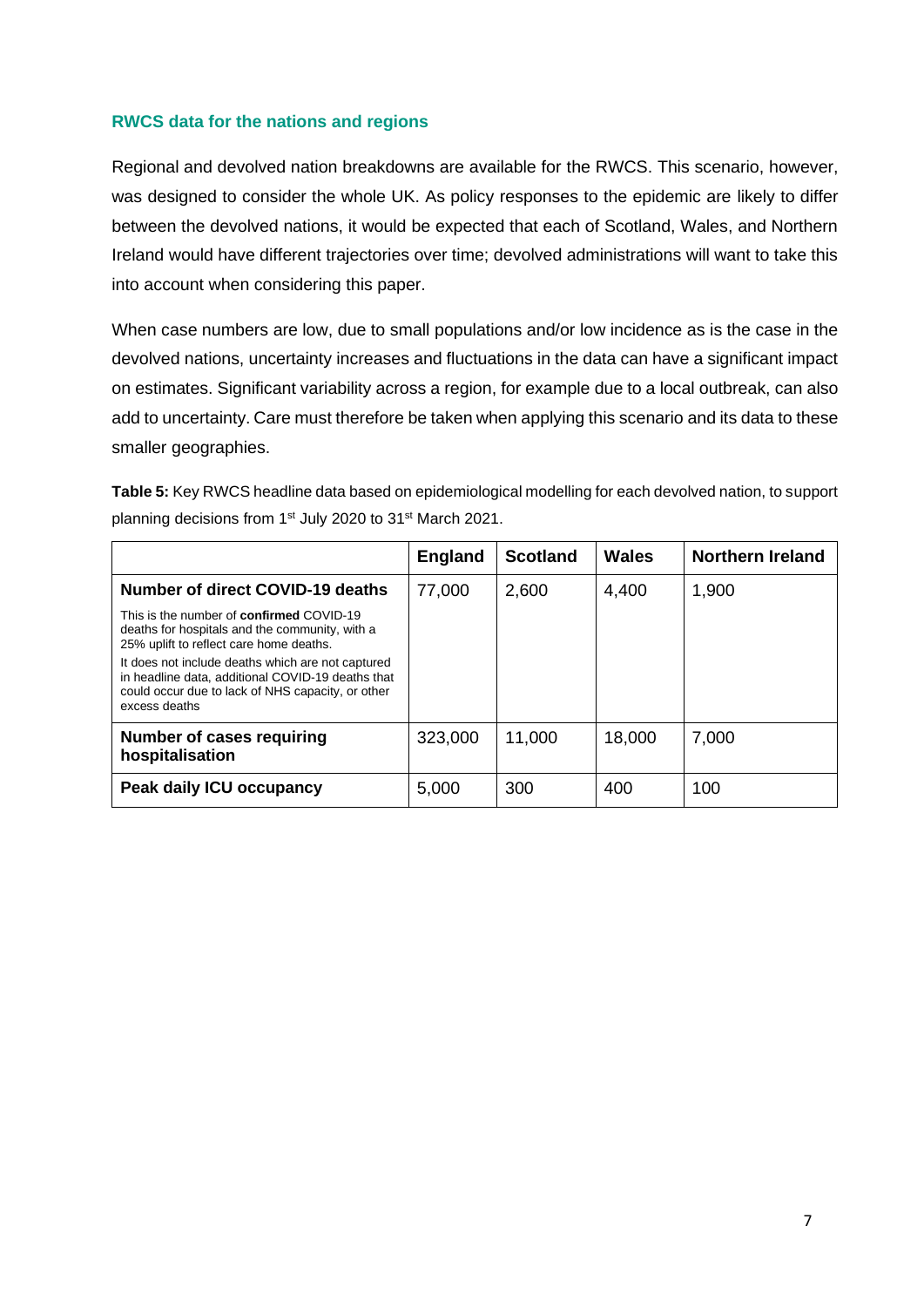**Figure 1:** RWCS daily direct COVID-19 deaths for Scotland, Wales and Northern Ireland, actual data to end of June, RWCS estimation from 1<sup>st</sup> July 2020 to 31<sup>st</sup> March 2021.



Devolved nations: Daily direct COVID-19 deaths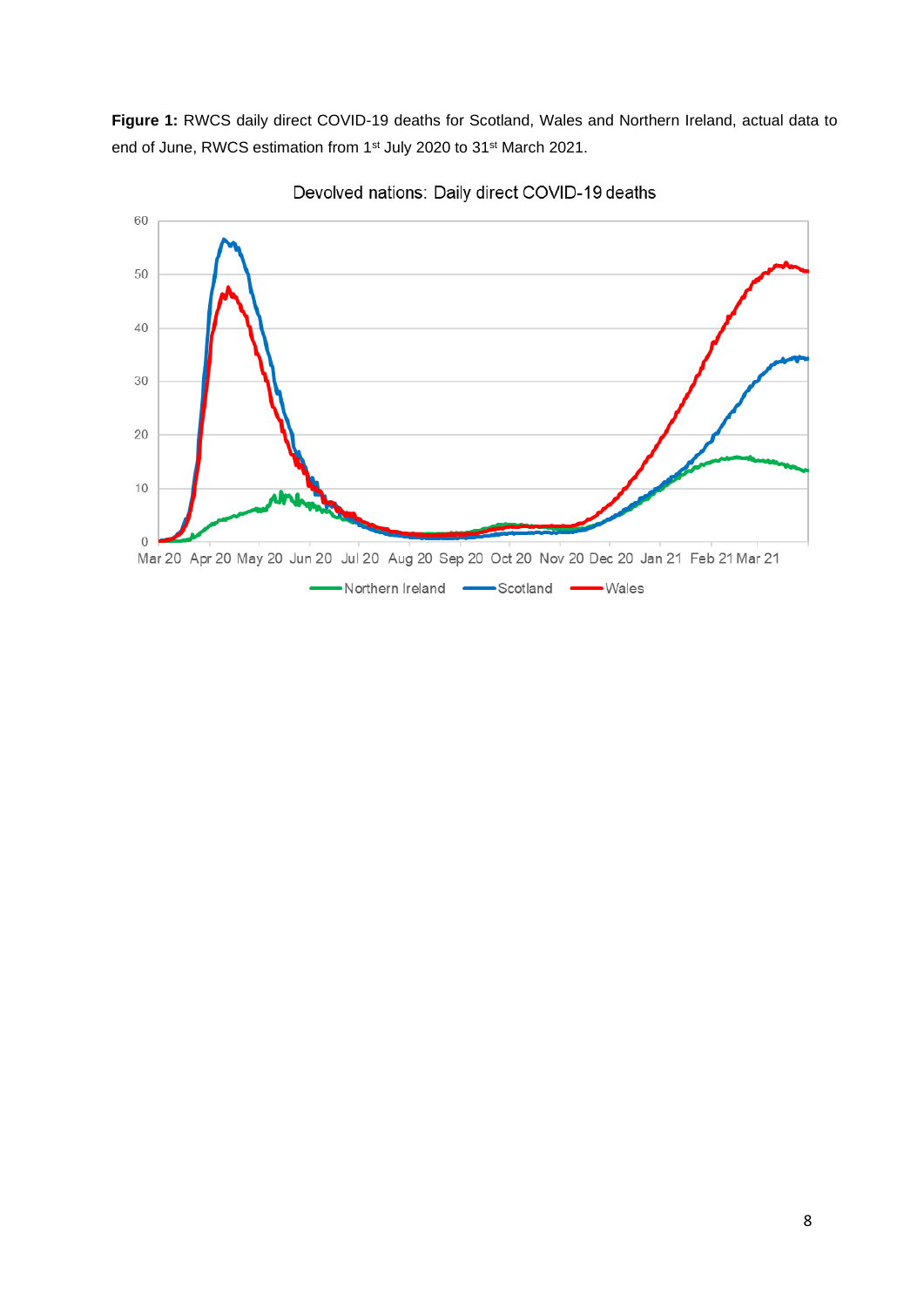# **Annex A: RWC Scenario Graphs UK**

**Figure 1:** Number of deaths directly from COVID-19 under RWC planning scenario





**Figure 2:** ICU occupancy under RWC planning scenario



ICU beds occupancy per day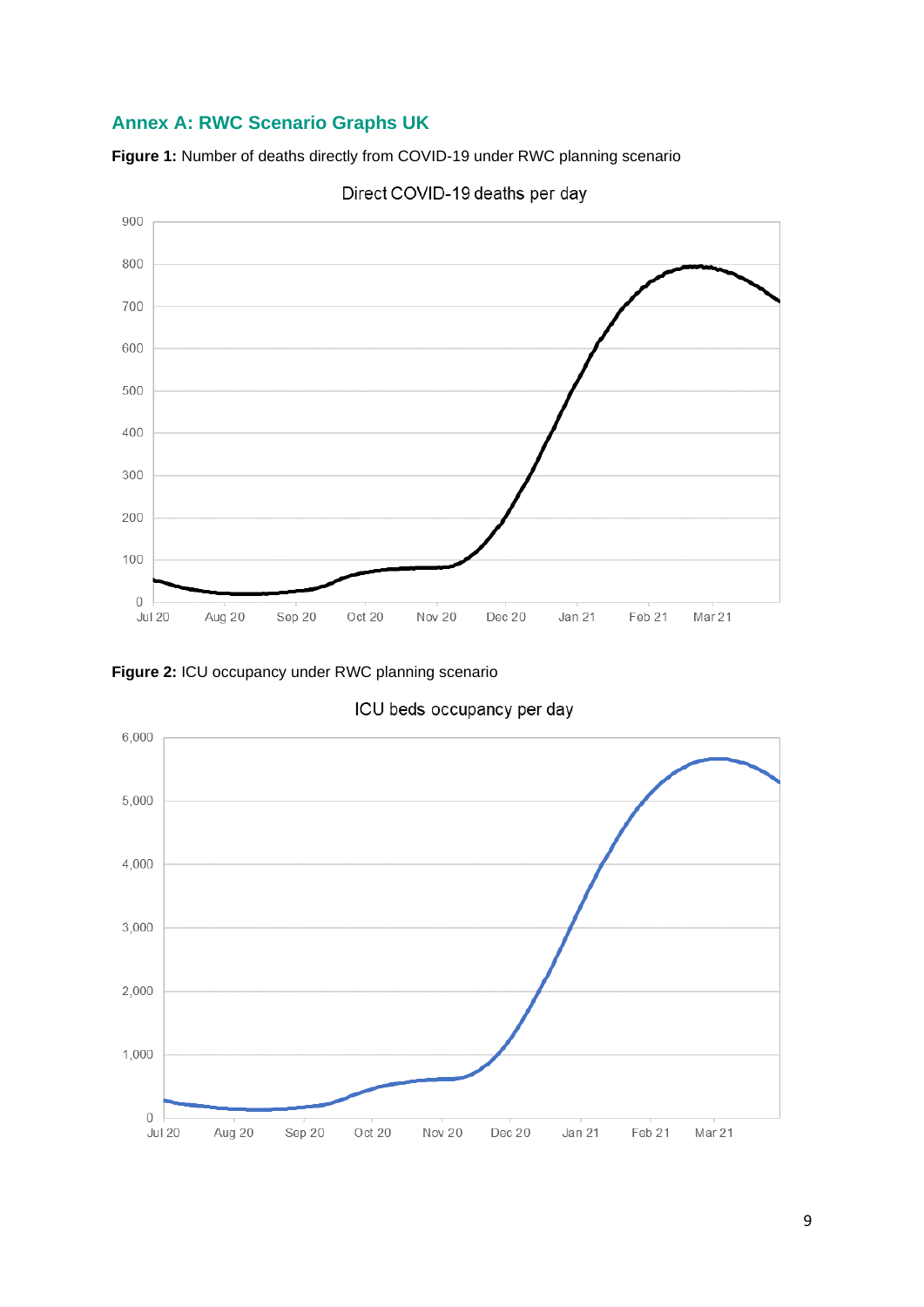

**Figure 3:** Number of hospital admissions per week under RWC planning scenario







Infections per day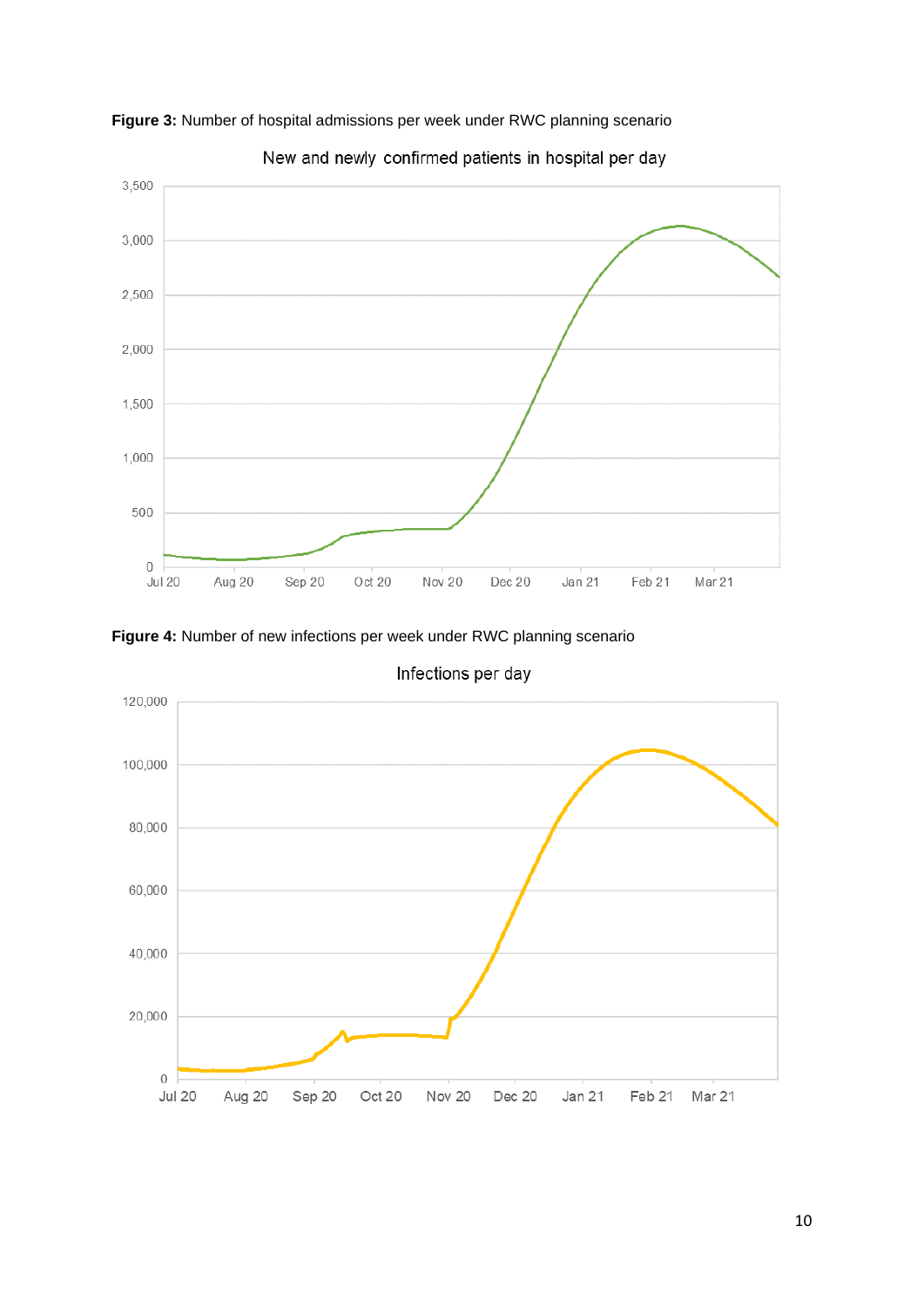## **Annex B: RWCS Data Tables – UK**

| <b>Dates</b> | <b>Deaths</b> | <b>Infections</b> | <b>Hospitalisations</b> | <b>Hospital</b><br>occupancy<br>(non-ICU) | <b>ICU</b><br>occupancy | <b>Deaths</b><br>(per 100k) | <b>Infections</b><br>(per 100k) | <b>Hospitalisations</b><br>(per 100k) |
|--------------|---------------|-------------------|-------------------------|-------------------------------------------|-------------------------|-----------------------------|---------------------------------|---------------------------------------|
| 01 Jul 2020  | 0.3k          | 22.9k             | 0.8k                    | 1.2k                                      | 0.3k                    | 0.5                         | 34.0                            | $1.1$                                 |
| 08 Jul 2020  | 0.3k          | 20.3k             | 0.6k                    | 1.0k                                      | 0.2k                    | 0.4                         | 30.2                            | 1.0                                   |
| 15 Jul 2020  | 0.2k          | 19.8k             | 0.6k                    | 0.8k                                      | 0.2k                    | 0.3                         | 29.5                            | 0.8                                   |
| 22 Jul 2020  | 0.2k          | 19.7k             | 0.5k                    | 0.7k                                      | 0.2k                    | 0.3                         | 29.4                            | 0.8                                   |
| 29 Jul 2020  | 0.1k          | 21.4k             | 0.5k                    | 0.7k                                      | 0.1k                    | 0.2                         | 31.8                            | 0.7                                   |
| 05 Aug 2020  | 0.1k          | 25.3k             | 0.5k                    | 0.6k                                      | 0.1k                    | 0.2                         | 37.7                            | 0.8                                   |
| 12 Aug 2020  | 0.1k          | 29.8k             | 0.6k                    | 0.6k                                      | 0.1k                    | 0.2                         | 44.4                            | 0.9                                   |
| 19 Aug 2020  | 0.2k          | 35.5k             | 0.7k                    | 0.7k                                      | 0.1k                    | 0.2                         | 52.8                            | 1.0                                   |
| 26 Aug 2020  | 0.2k          | 43.1k             | 0.8k                    | 0.8k                                      | 0.2k                    | 0.3                         | 64.2                            | 1.2                                   |
| 02 Sep 2020  | 0.2k          | 66.8k             | 1.0k                    | 0.9k                                      | 0.2k                    | 0.3                         | 99.4                            | 1.5                                   |
| 09 Sep 2020  | 0.3k          | 95.3k             | 1.5k                    | 1.1k                                      | 0.2k                    | 0.4                         | 141.8                           | 2.2                                   |
| 16 Sep 2020  | 0.4k          | 92.4k             | 2.0k                    | 1.5k                                      | 0.3k                    | 0.5                         | 137.5                           | 3.0                                   |
| 23 Sep 2020  | 0.5k          | 97.2k             | 2.2k                    | 1.9k                                      | 0.4k                    | 0.7                         | 144.7                           | 3.3                                   |
| 30 Sep 2020  | 0.5k          | 98.9k             | 2.3k                    | 2.2k                                      | 0.5k                    | 0.8                         | 147.1                           | 3.5                                   |
| 07 Oct 2020  | 0.5k          | 99.2k             | 2.4k                    | 2.5k                                      | 0.5k                    | 0.8                         | 147.6                           | 3.6                                   |
| 14 Oct 2020  | 0.6k          | 98.4k             | 2.4k                    | 2.6k                                      | 0.6k                    | 0.8                         | 146.5                           | 3.6                                   |
| 21 Oct 2020  | 0.6k          | 96.6k             | 2.5k                    | 2.7k                                      | 0.6k                    | 0.9                         | 143.8                           | 3.7                                   |
| 28 Oct 2020  | 0.6k          | 108.5k            | 2.5k                    | 2.8k                                      | 0.6k                    | 0.9                         | 161.5                           | 3.7                                   |
| 04 Nov 2020  | 0.6k          | 157.3k            | 2.8k                    | 2.8k                                      | 0.6k                    | 0.9                         | 234.1                           | 4.2                                   |
| 11 Nov 2020  | 0.7k          | 210.7k            | 3.8k                    | 3.2k                                      | 0.7k                    | $1.1$                       | 313.6                           | 5.7                                   |